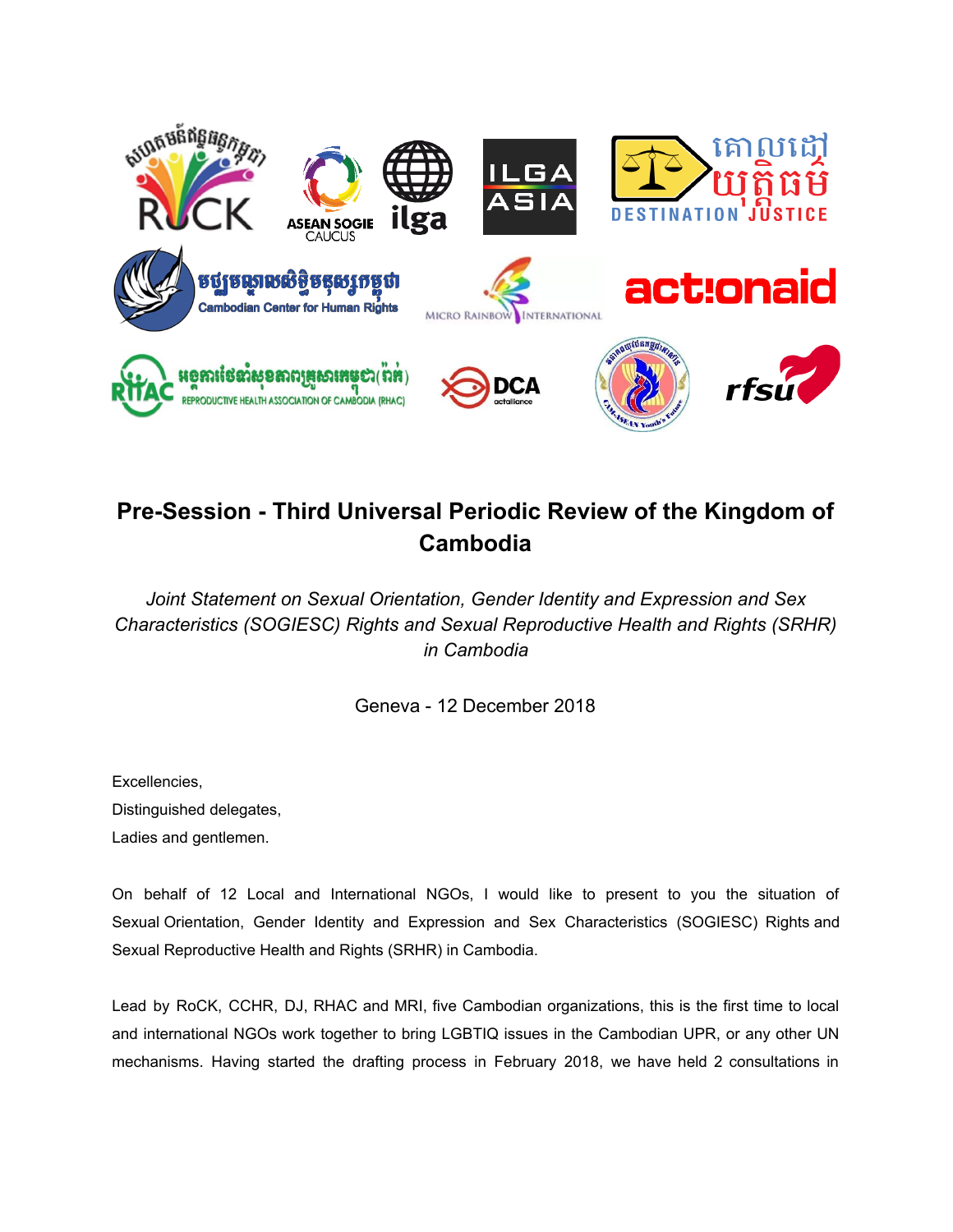Phnom Penh with almost 80 communities from 15 provinces across the country, aside our ongoing advocacy and training activities.

We would like to raise that during Cambodia's Second UPR cycle in 2014, no recommendations were made to the Royal Government of Cambodia specifically regarding the rights of Lesbian, Gay, Bisexual, Transgender, Intersex and Queer people, and only two recommendations made by Uruguay addressed SRHR specifically and were partially implemented.

We would like to acknowledge that some progress has been made in terms of LGBTIQ inclusion since the previous UPR cycle. Cambodia's LGBTIQ communities and activists enjoy some visibility with a wide range of LGBTIQ events taking place, with select support from members and institutions of Cambodia. TheMinistry of Education's current work to revise the 'Life skills' curriculum to include SOGIESC rights is also commendable. However, several discriminatory laws and policies remain in place, as do discriminatory practices, including by some of the Cambodian law enforcement officers, particularly some police, public service providers and different kinds of social exclusion. In respect of LGBTIQ rights, the Government is required to take significant steps to ensure Cambodia's compliance with its international human rights obligations.

Excellencies, Distinguished delegates, the joint-submission that I am presenting today addresses six thematic and intersectional issues related to LGBTIQ individuals, I will only focus on three issues that have been raised as priorities by our community members: Legal discrimination, Social discrimination and Health rights of LGBTIQ people.

Firstly, LGBTIQ people in Cambodia face numerous forms of discrimination, partly because of a legal framework which denies them basic equality. Four forms of legal discrimination have been identified as priorities by the communities:

- 1. the lack of legal protection against discrimination and violence against LGBTIQ people;
- 2. the absence of legal recognition of self-defined gender identity;
- 3. the absence of marriage equality in Cambodian law.
- 4. the denial of full adoption rights to rainbow couples.

In May 2018, the communities have raised these issues directly with Ministries' representatives during the First National Dialogue on Public Policies to promote LGBTIQ rights in Cambodia. The result of the public dialog was overall positive and offered possibilities for future progress in relation to these issues. However, no concrete process has been set in place by the government to this day to address the issues raised.